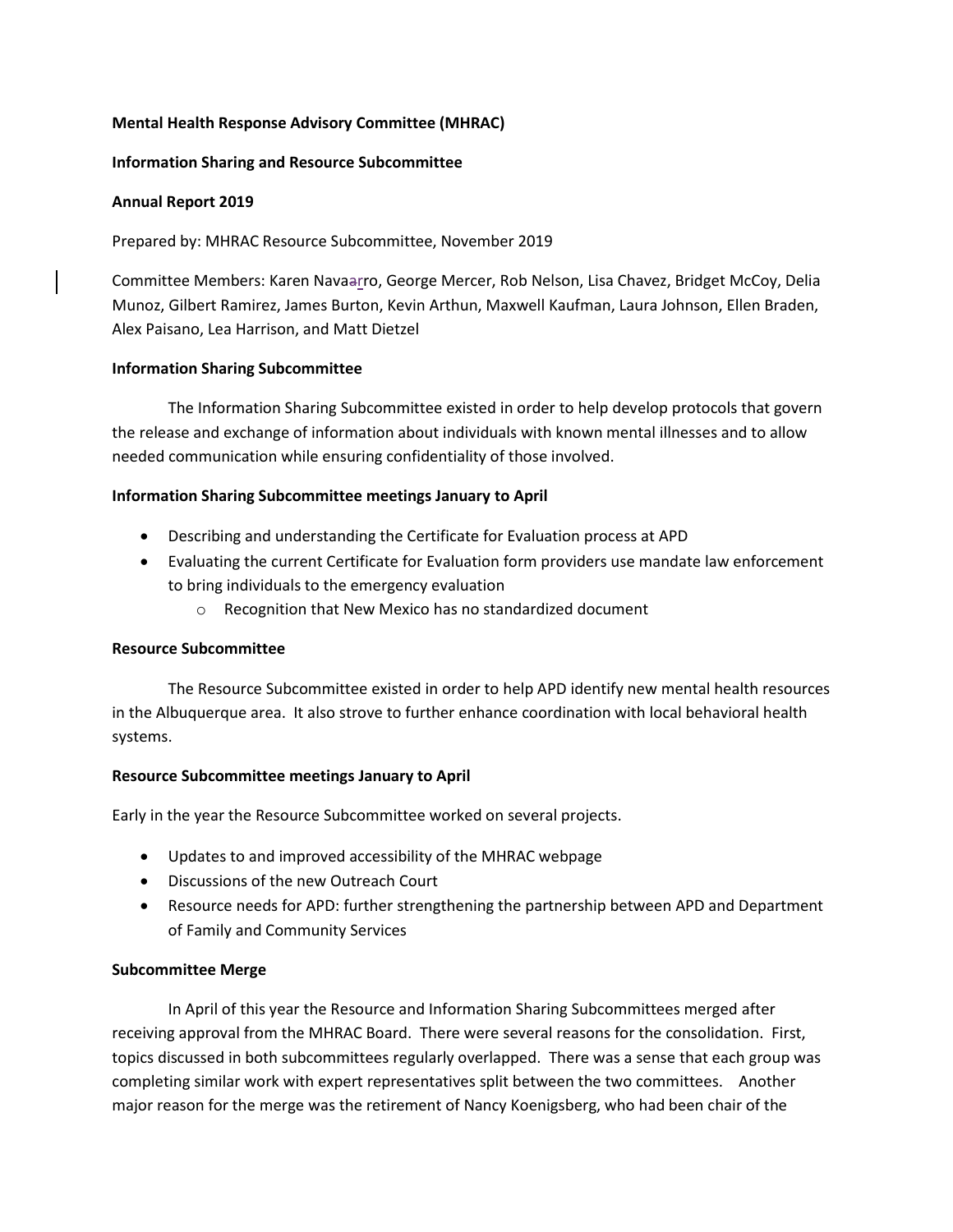Information Sharing Subcommittee since its inception with the formation of MHRAC. Ms. Koenigsberg was a champion for vulnerable populations and she has been greatly missed on both the subcommittee and on the MHRAC Board. The last major factor was Ellen Braden stepping down from MHRAC, bringing in Gilbert Ramirez to take her place. Ellen was the chair of the resource subcommittee and did great work organizing and planning topics for the meetings every month but has thankfully remained a member of the new committee. As a result, both subcommittees had lost their chairperson further favoring a merge. After consulting each member of the two committees the second Tuesday of the month was selected for the new meeting day, one week before the full MHRAC gathering. The first combined subcommittee meeting took place in May.

## **Major Projects of the Combined Subcommittee in 2019**

## **Certificate for Evaluation**

The form that is used by providers to order individuals seen in psychiatric emergency rooms was a major focus of the subcommittee. Previous work by the information sharing subcommittee had determined that no standardized form existed state wide. Committee members, headed by Dr. Bridget McCoy, began looking into several questions:

- 1. Why were these certificates issued for 72 hour timeframes?
- 2. What should this form actually contain?
- 3. How would a form produced by this subcommittee become a state wide recognized document?

After looking into the 72 hour life span of a certificate for evaluation, the subcommittee could not find any direction in state law mandating this time frame though, several states including Colorado and Washington mention this window for mental health holds. The subcommittee speculated that lacking a clear timeframe in New Mexico, the decision was eventually made to use this 72 hour timeframe as a best practice at APD, which will inform our future work in this area.

Concurrently, the subcommittee worked on what the form should contain. Several years prior APD and Dr. Rosenbaum worked to create a certificate for evaluation form that would serve as a basis for the form developed by this subcommittee. Our version of the form includes a cover sheet discussing how the certificate will be served and the police department's transportation process. The form also contains important safety information for both the serving officer and the person to be served, in addition to a larger area for a narrative by the issuer.

Lastly, the process of getting a standardized form for the state was examined. Dr. McCoy learned that a justification letter would need to be written to the New Mexico State Supreme Court detailing why the form was needed and expressing MHRAC's support for the document. This letter was provided to the MHRAC Board prior to the October meeting and approved. It will soon be sent to the State Supreme Court for consideration.